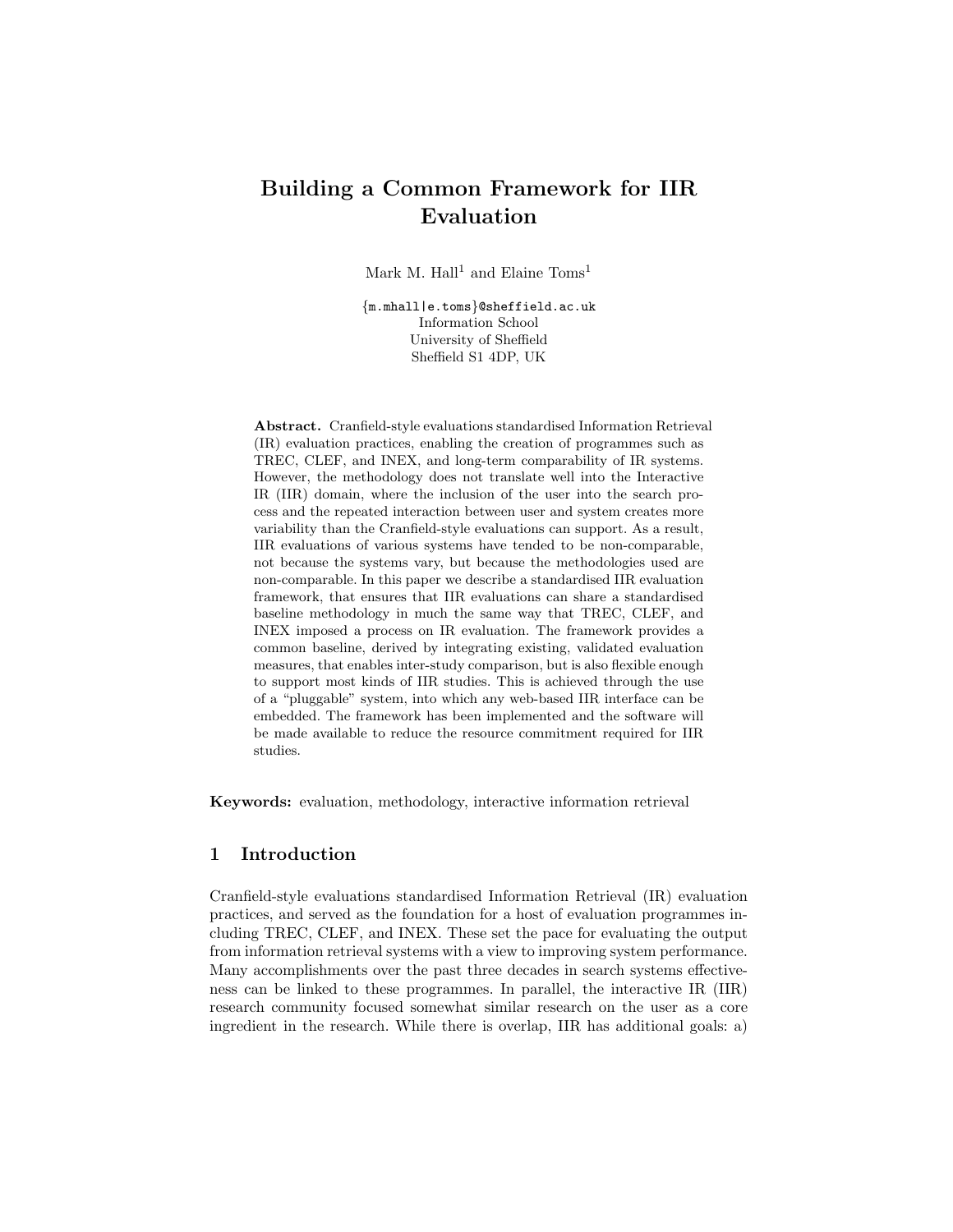assess search systems and components of search systems using user-centred evaluation methods typically found in human experimentation and human computer interaction (e.g., [12]), and b) examine user actions and activities – both cognitive and behavioural – to understand how people search for information and which aspect of context (e.g., characteristics of the user, the work environment, situation, etc.) influences the process (e.g. [4, 10]).

While the TREC and CLEF programmes have enjoyed standardised protocols and measures to assess performance and output, and to experimentally compare among systems, the IIR evaluation field has not had that advantage. The TREC and CLEF evaluation programmes specified standard test collections, test topics and sets of expert-assessed relevant items (including training sets) as the minimum ingredients, and a standard way of presenting and comparing the results – the ubiquitous reverse-ranked list of relevant items per topic and additionally aggregated by system and collection. On the other hand, IIR research was and still is researcher driven with non-standard "collections", userimposed search tasks, and diverse sets of measures to support multiple research objectives. In the midst of all of this is usually a set of participants, a sample of convenience. Thus, it is difficult to compare across studies.

The challenge is two-fold: developing a standard methodological protocol that may service multiple types of IIR evaluations and research, and developing a standard set of meaningful measures that are more than descriptive of the process. In this work, we address the first: we designed, developed, implemented and tested a common research infrastructure and protocol that can be used by the IIR research community to systematically conduct IIR studies. Over time, the accumulated studies will also provide a comprehensive data set that includes both context and process data that may be used by the IR community to test and develop algorithms seated in human cognition and behaviour, and additionally to provide a sufficiently robust, detailed, reliable data set that may be used to test existing measures and develop new ones. This paper describes the rationale and the design of the infrastructure, and its subsequent implementation.

# 2 Interactive IR Research – Past and Present

Typically IIR research was conducted using a single system in a laboratory setting in which a researcher observed and interacted with a participant [21]. This was a time-consuming, resource exhaustive and labour intensive process [23, 26]. As a result, IIR research used a small number of participants doing a few tasks, which challenged the validity and reliability of the research [11]. In their recent systematic review of 127 IIR studies, Kelly and Sugimoto [13], found extreme variability in IIR studies: from 4 to 283 participants with a mean of 37, and between six and ten task instantiations was typical, although the maximum observed was 56 in a single study.

Similarly what was measured varied significantly; 1533 measures were identified [13]. Clearly the situation has not changed since Yuan and Meadow examined the measures used in 1999 [27], and Tague-Sutcliff in 1992 [21]. The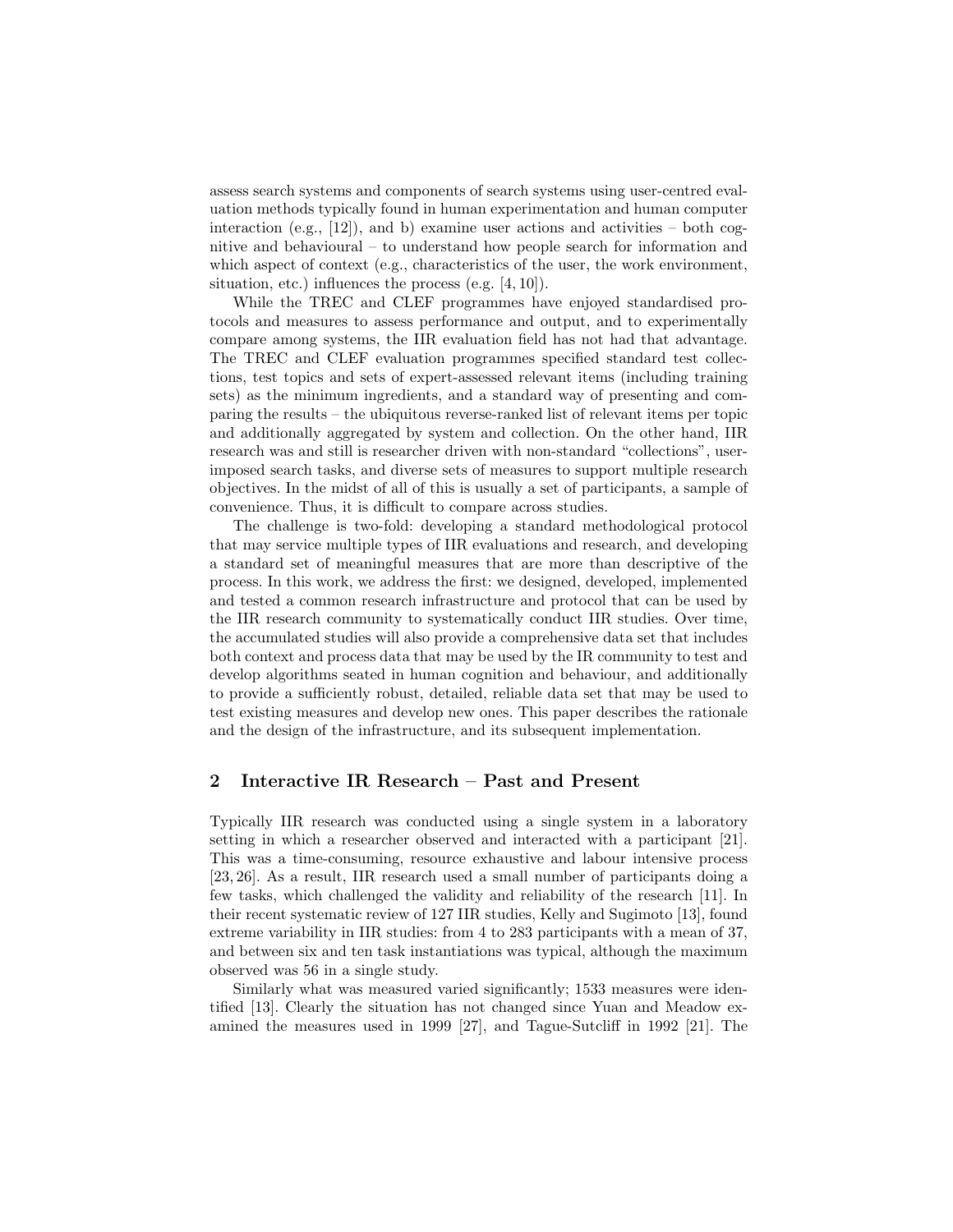challenge has been that the same: concepts are not always measured using the same "yardstick" and there is no standard set. For example, in the outcome from the TREC Interactive Track, lab participants used a similar protocol, but the variables tested differed and measurement was not consistent [6]. All of this variability in IIR studies has not allowed for comparison across a series of studies, or the aggregation of data from multiple studies to test hypotheses in large data sets.

The main challenge lies in creating a framework that is sufficiently standardised to enable comparability of evaluation results, while at the same time being flexible enough to be applied to a wide range of experiments and variables in order to ensure its uptake. The matter has been richly discussed by Tague-Sutcliffe [21] who outlined ten key decisions in the research design. Later, first Ingwersen and Jarvelin 2005 [7] and later Kelly's synthesis of IIR [11], synthesized and elaborated on this process. However, the closest we have come to a standard protocol is the set of instruments used by TREC Interactive Track, and a practice of preand post-task data capture that has been used more or less consistently.

While the traditional method for IIR experiments has been in-the-lab studies, the web introduced alternatives that reduced cost, enabled 24-7 experimentation, provided for a high degree of external validity, and to an extent automated parts of the experimental setup [17, 18]. One of the first disciplines to adapt research to the Web was psychology. Its Psychological Research on the Web (http://psych.hanover.edu/Research/exponnet.html) continues to provide links to hundreds of web-based surveys and experiments, but this remains simply a list of links. The Web Experiment List (http://www.wexlist.net) is a similar but parallel service that provides links to and descriptions of current and past web experiments.

In 2004, Toms, Freund and Li designed and implemented the WiIRE (Webbased Interactive Information Retrieval) system [24], which devised an experimental workflow process that took the participant from information page through a variety of questionnaires and the search interface. Used in TREC 11 Interactive Track, it was built using typical Microsoft Office desktop technologies, which severely limited its capabilities. Data collection relied on server logs limiting the amount of client-side data that could be collected. The concept was later implanted in a new version using PHP, JavaScript, and MySQL used in INEX2007 [25]. This version still provided the basics in implementation of a web-based experiment, but lacked flexibility in setup and data extraction. More recently, SCAMP (Search ConfigurAtor for experiMenting with PuppyIR) was developed by Renaud and Azzopardi [19] which is used to assess IR systems, but does not include the range of IIR research designs that are typically done. Another development is the experiment system described in [2], but to our knowledge it is not publicly released. Thus in IIR, there is a significant amount of interest and need to develop standard protocols and systematic approaches to data collection. Given the diversity in past studies and inconsistencies in what is collected and how much, there is a significant need to develop an approach.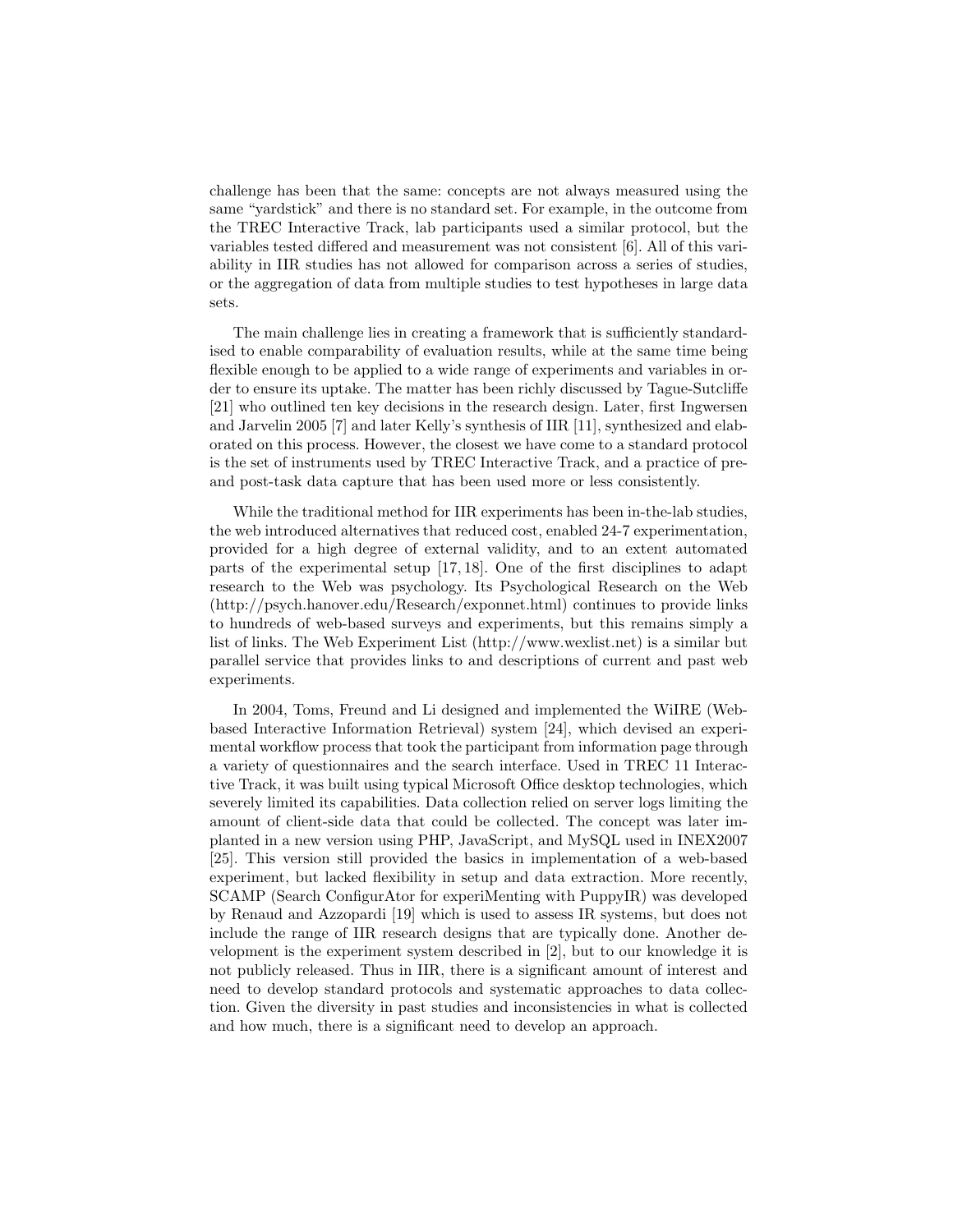# 3 IIR Evaluation Framework

To overcome these limitations the proposed evaluation framework was designed around five core objectives:

- 1. Provide a systematic way of setting up an experiment or user study that may be intuitively used by students and researchers;
- 2. Provide a standard set of evaluation measures to improve comparability;
- 3. Ensure that standard and consistent data formats are used to simplify the comparison and aggregation of studies;
- 4. Extract a standard procedure for the conduct of IIR studies from past research, so that studies can share a common protocol even if the system, the tasks, and the participant samples are different;
- 5. Reduce resource commitment in the conduct of such studies.



Fig. 1. Design of the proposed evaluation framework, with the three core and the two study-specific components. In a non-IIR study different study-specific components would be used. In the framework, the researcher interacts only with the Research Manager and Data Extractor, while the participant only ever sees the Experiment System and Task-specific UI

The difficulty in designing a framework that implements these objectives is balancing the standardisation and simplification efforts with the ability to support the wide range of evaluation experiments conducted within IIR. To achieve this we have developed a flexible framework, inspired by the WiIRE system [24, 25] and work in the POODLE project [2], that provides the core functionality required by all experiments and into which the experiment-specific functionality can easily be plugged-in (fig. 1). The three core components of the framework are:

 $-$  The Research Manager is the primary point of interaction for the researcher setting up an experiment. It is used to specify the workflow of the experiment, the tasks and interfaces to use, and all other measures to acquire. To simplify and standardise both the experiment process and results, the Research Manager is primed with a generic research protocol, such as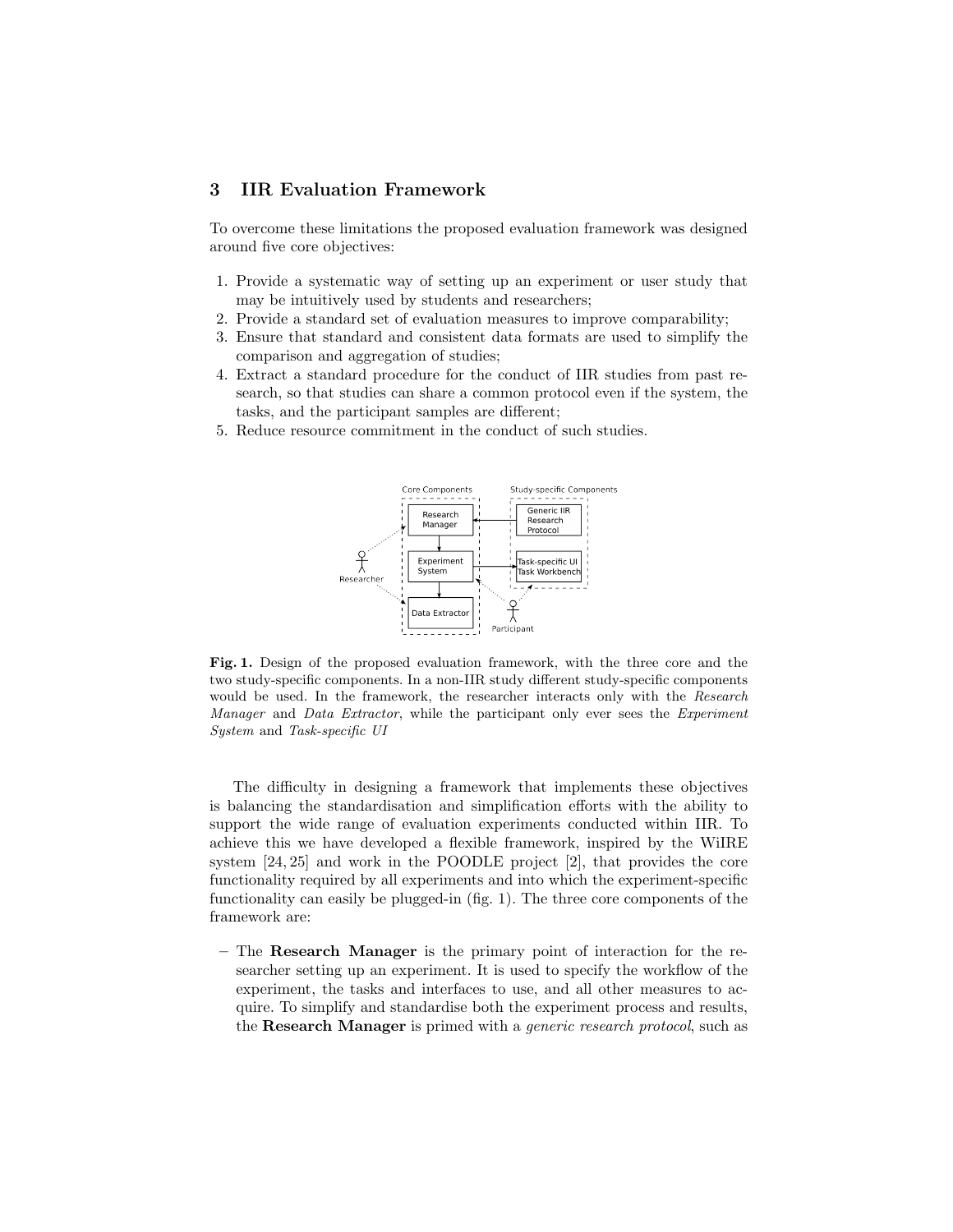the Generic IIR Research Protocol provided in this paper, that specifies the basic experiment workflow and into which the researcher only has to add the experiment-specific aspects;

- the Experiment System takes the experiment defined by the Research Manager and generates the UI screens that the participants interact with. It also ensures that the tasks and interfaces are correctly distributed and rotated between the participants, in accordance with the settings specified in the Research Manager. Finally it loads the Task-specific UI and records the participants' responses and ensures that they conform to the requirements specified by the researcher. To ensure the flexibility of the system, any web-based system can be used as the Task-specific UI;
- the Results Extractor takes the participant data gathered by the Experiment system and provides them in a format that can be used by analysis packages such as SPSS or R. The data includes not only the participants' responses, but also data on tasks / interfaces used by the participants used and the order in which they appeared.

To simplify the setup and further standardise IIR studies, the following two IIR-specific components have been developed. In a non-IIR context, these would be replaced with components developed for that context.

- the Generic IIR Research Protocol aims to define a standardised and re-usable workflow and set of evaluation measures for IIR evaluation studies;
- the Task Workbench provides an extensible and pluggable set of UI components for IIR interfaces, with the aim of simplifying the set-up of IIR evaluation experiments.

#### 3.1 Research Manager

The Research Manager addresses requirements  $\#1$  and  $\#5$ , in that it provides a structured process for setting up experiments and through this reduces the resource commitment required. The Research Manager achieves this through the use of generic research protocols that specify a structure for the type of experiment the researcher wishes to conduct. The researcher then adapts this generic research protocol to their specific requirements. This provides the desired level of standardisation, while at the same time being flexible enough to support a wide range of experiments. The details will be discussed in the context of IIR evaluation, using the Generic IIR Research Protocol in section 3.4, but are equally applicable to any other study that can be conducted via the web.

When setting up an experiment, the researcher first selects the *generic re*search protocol that they wish to use, although if there is no applicable *generic* research protocol, then the experiment can also be built from scratch. Assuming the researcher selects the Generic IIR Research Protocol to setup an IIR study, they are first asked to provide basic information including title, purpose, key researcher names, and contact information, which are used to generate the initial and final information pages. Next, the researcher selects which of the optional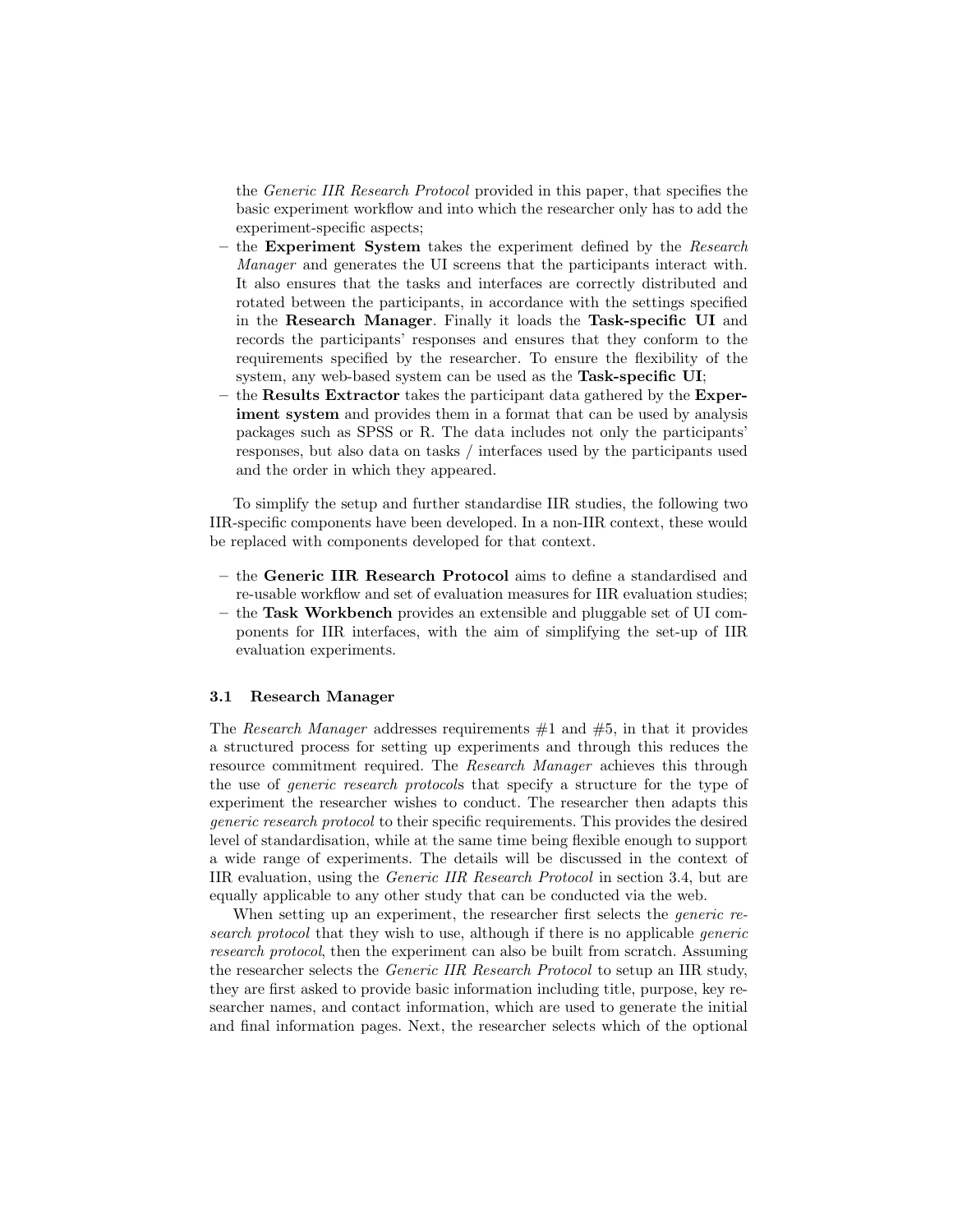steps in the Generic IIR Research Protocol to include in their study. Naturally this choice can be changed at any time, if testing reveals that optional steps are superfluous or should be included. This specifies the basic structure of the experiment and the next step is to define the core tasks to test or control for, in IIR generally including:

- Task Type: categorisation of task based on attributes of a task which may be Fact-finding, Know-item, Topical, Transactional and so on. Unfortunately there is no well-defined taxonomy of task type [22], although multiple types have been created. In this case, Task Type will be defined by the participant, although we hope that current research may provide some parameters around these for greater consistency. Each Task Type, e.g., Topical, is represented by multiple instantiations of that type that specify the exact task that a participant will do using the particular interface and collection. For example, find our who should not get a flu shot. The actual number of task instantiations will vary with the amount of effort that is required of the participant, and this is a decision of the researcher.
- System: this may be different IR systems, different interfaces to the same IR system; or a single UI with interface objects.
- Participant Group: different groups of participants may be recruited based on selected characteristics. For example, novices may be compared to experts, or youth to seniors, or sometimes by scores on a particular human characteristics such as scores on a cognitive style test.

The researcher first identifies which of these elements will be tested, and whether the design will be between- or within-subjects for Task Type and/or System, and between-subjects for Participant Group. Mixed approaches are also possible to handle scenarios where a pure between- or within-subjects approach is not desired or not feasible. Based on these settings the Research Manager creates the final experiment that is then passed onto the Experiment System, which then uses the settings to ensure that participants are assigned to Task type / System / Participant Group combinations and that participants are evenly distributed between the combinations.

#### 3.2 Experiment System

The Experiment System addresses requirements #3 and #5 by providing a full integrated system that handles the whole workflow of the experiment as it is used by the participants. It takes the experiment designed using the Research Manager and guides the participants through the experiment using the threestep workflow shown in figure 2. When a new participant starts the experiment the Experiment Manager selects the initial step to show the participant and displays it to the participant. For example, in the Generic IIR Research Protocol this is the information and consent form. The participant reads the instructions on the page and answers any questions. They then submit their answers back to the system, which validates the answers against the answer schema defined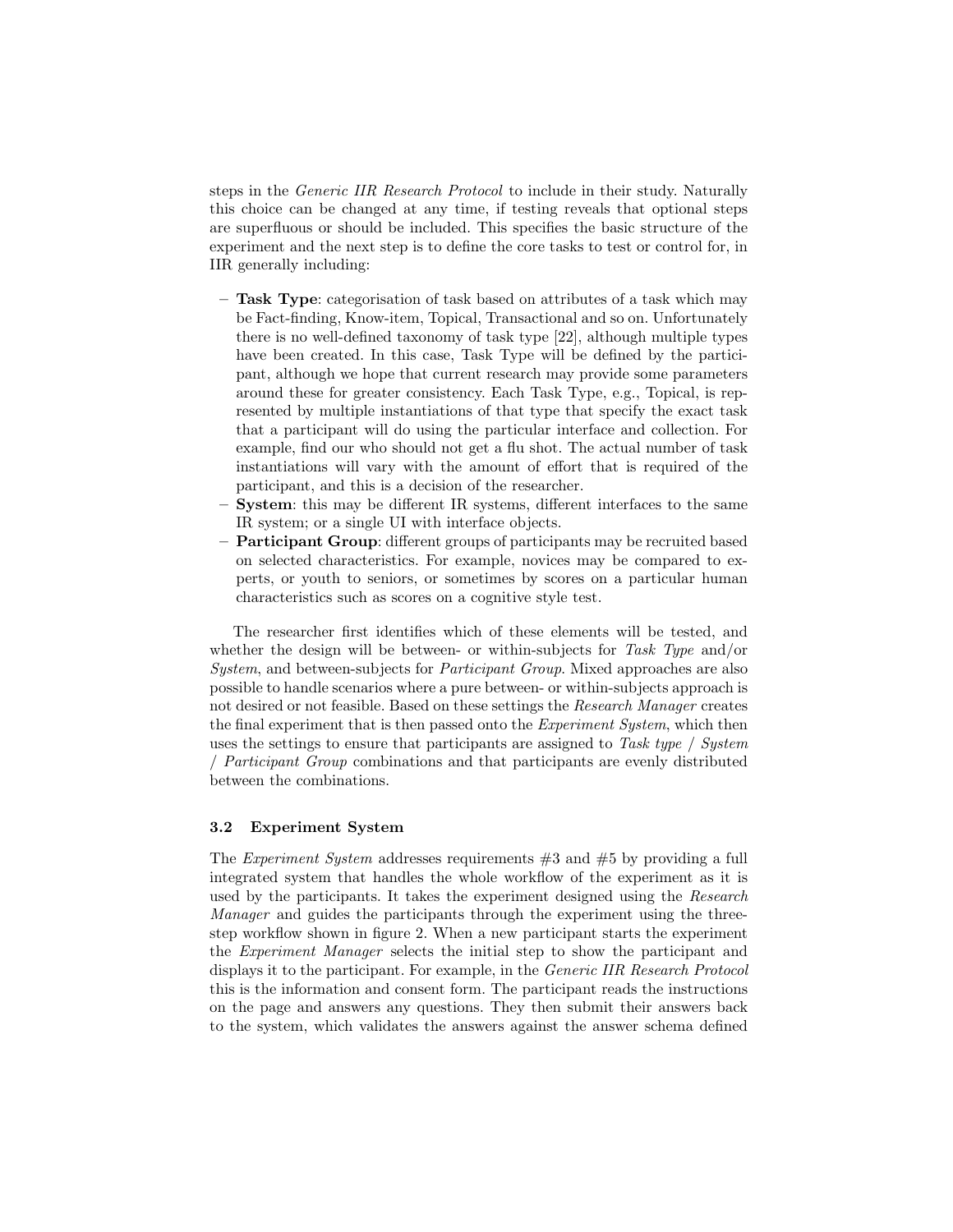

Fig. 2. The main loop implementing the *Experiment System*. Before showing the first step and then after each step the Experiment Manager determines the next step, based on the experiment workflow defined in the Research Manager, the steps seen so far, and the participant's answers.

in the Research Manager. If the results do not match the schema, for example if a required question was not answered, or if the answer is invalid, then the applicable error messages are generated and the page show to the participant again, with their existing answers pre-filled. If the results are acceptable, then the answers are stored and the Experiment Manager uses the workflow defined in the Research Manager to determine which step to show next. This decision can take into account which steps the participant has completed, which Task type / System combination they were assigned to, and also what answers the participant has provided so far.

To ensure that the Experiment System can be used in a wide range of experiments, it does not itself include the task interface. At the Task steps in the experiment workflow, it simply loads the applicable task UI, as defined in the Research Manager, into the interface. A number of different techniques for the embedding are available, including an inline-frame-based, a simple re-directionbased, and a API-callback-based approach. This ensures that the framework can be deployed with most types of web-based UIs and can thus be widely used.

#### 3.3 Data Extractor

The *Data Extractor* addresses requirements  $#3$  in that it outputs the results from the experiment in a standardised format for further processing in analysis packages such as SPSS or R. In addition to the data acquired from the participants, the output also includes data on the Task type / System combinations the participants were shown. Simple post-processing steps, such as filtering columns or participant answers, can be applied to the data to reduce the amount of pre-processing required before loading the data into the analysis package.

#### 3.4 Generic IIR Research Protocol

The *Generic IIR Research Protocol* supports requirements  $\#2, \#3$ , and  $\#5$  for the IIR evaluation context. By providing a standardised set of steps, ordering of those steps, and measures within those steps, it ensures that results from different studies become comparable. Because the standardised measures are pre-defined, it also reduces the resource commitment required to set up the experiment. To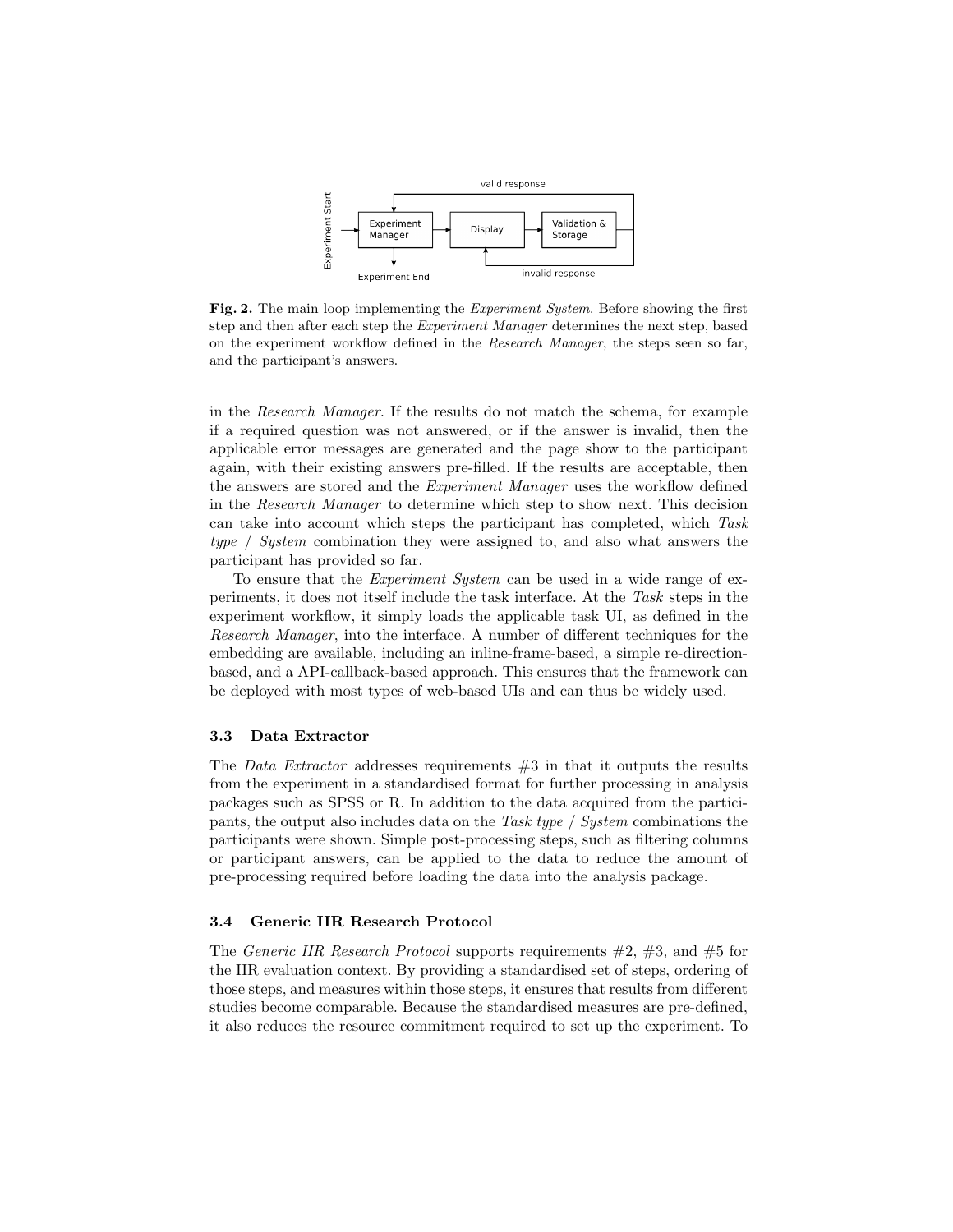

Fig. 3. The main work-flow through the *Generic IIR research Protocol*, showing the optional user-individual differences and post-session steps and also that the pre-task – task – post-task structure can be repeated multiple times within an experiment if the aim is to evaluate multiple tasks.

be able to support the varied IIR evaluation landscape, it makes no constraint on the IIR UI that is under test, and it also allows the researcher to augment the process with the specific research questions they are interested in (in the post-task or post-session steps). The protocol has adapted and augmented the protocols used by early TREC Interactive Tracks and INEX Interactive Tracks, all of which are based on many earlier IIR studies. Some aspects have been extracted from more recent work. The main work-flow through the protocol is shown in figure 3 and consists of nine steps:

- 1. Study information and Consent: this is the typical introduction to a study together with a consent form that enables informed consent to be made (which is now expected and required for human-based experiments) and advises participants of their rights in participating. Most of the actual textual content is provided by the researcher when setting up the experiment in the research manager. However, because the basic protocol has received Research Ethics approval by Sheffield University, some of the content cannot be modified.
- 2. Demographics Questionnaire: a standard set of questions asked of all participants is used to create a profile of the set of participants in a study. A minimum set of standard variables is required (gender, age, education, cultural background, and employment) to ensure comparability across studies, and in some instances may help explain results (e.g., inexperienced, mostly of one gender, mostly undergraduates and so on). But additional experimentspecific variables can be added to the default set in the *research manager*;
- 3. User-individual Differences: depending on the study objectives, there is a large variety of user characteristics that one might observe, control or test, such as Cognitive Style [20], Need for Cognition [3], Curiosity [9], and Openness to Experience [14]. The basic research protocol does not include any of these as a default; we need more research to emphatically determine that any of these are core predictors of search actions and outcomes. The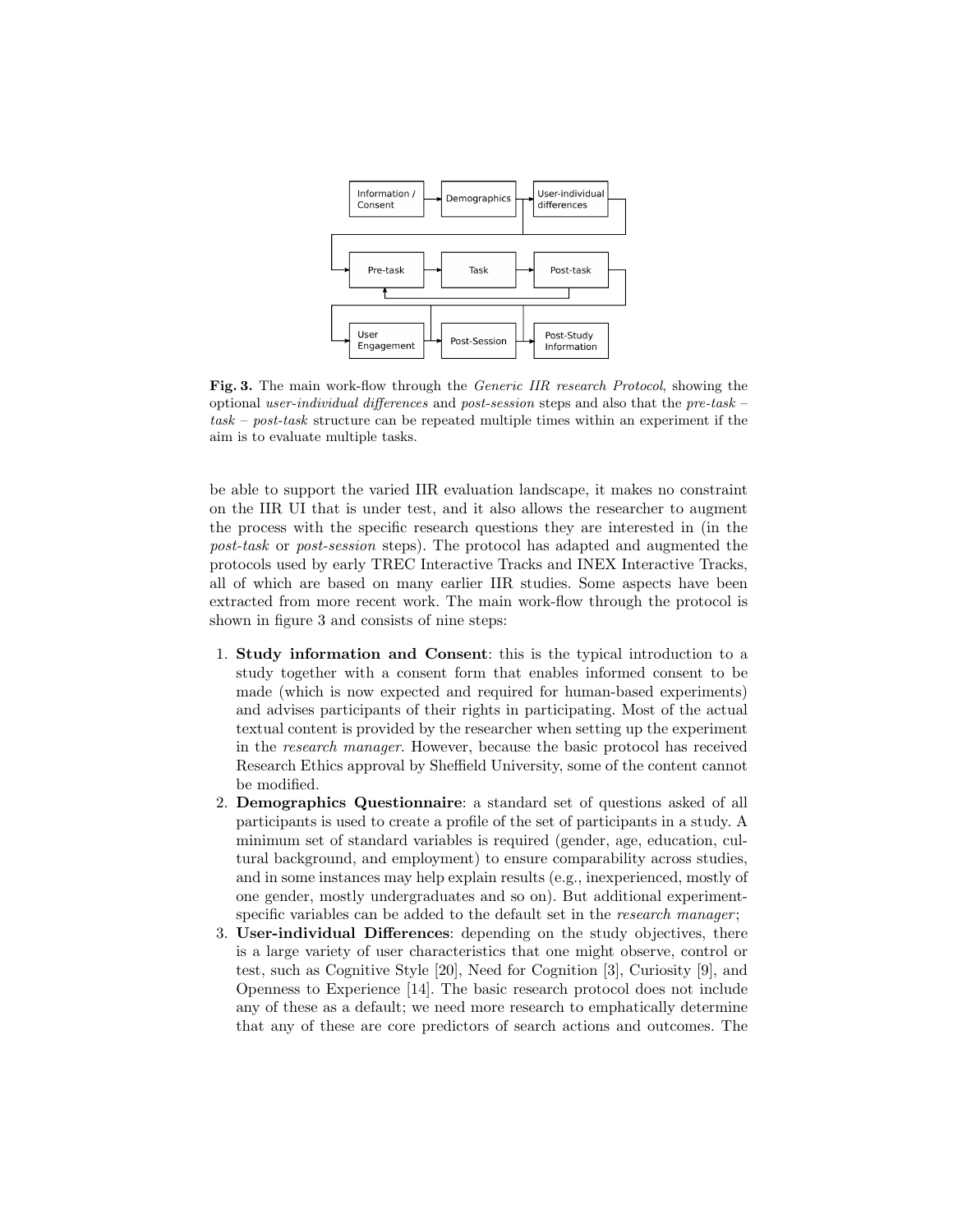Generic IIR Research Protocol defines a standard template to insert these into the experiment, but they will in the short term be study-specific. This customisation is available through the Research Manager which may be used to add scales or questions that are not currently specified by the protocol;

- 4. Pre-Task Questions: prior to assigning a participant to a task, the knowledge, experience and interest in the task topic is collected. For this, a set of standard questions derived from TREC and INEX interactive track protocols as well as other IIR studies was used [1]. These will be required, enabling the future comparison across studies. Unlike the implementation in TREC and INEX, the questions have been converted to standard Likert scales requesting agreement with statements;
- 5. Task: at this point in the procedure, the participants are shown the task UI. The UI may be created using our Task Workbench or the UI to any webbased system may be inserted. The system used is not discussed further in this paper, as search interfaces is a different topic. The system also handles the insertion of tutorial, and practice in the case of novel interfaces for which a participant may require training and some exposure;
- 6. Post-Task Questions: as with the pre-task questions a set of post-task questions also derived from past TREC and INEX interactive tracks, and reproduced in other studies, are integrated into the research protocol as a required step. These questions address the user-perception of completing the assigned task.
- 7. User Engagement: after completing all tasks, a set of post-session questions assesses the participants' engagement with the whole study. By default the generic research protocol provides the User Engagement Scale [15]. This scale measures six components of user experience, namely Focused Attention, Perceived Usability, Aesthetics, Endurability, Novelty, and Felt Involvement. At present, there is no competitor for this measure. While we recommend that it be included so that the scale can be further generalised and potentially improved, it is not a required feature.
- 8. Post Study: an additional but not required feature is the option of assessing the interface to the system used and/or the content. However researchers may substitute specific questions aimed at evaluating the whole session. For example in studies testing a novel IIR interface or component, questions evaluating the participants' interactions with the novel interface or component would be asked at this point.
- 9. Post Study Information: minimally this will contain acknowledgement and contact information. Optionally, the participants will also be able to sign up for future studies, with the goal of building up a pool of potential participants for future IIR evaluations. In this case, the system will collect contact information and a brief profile so that targeted recruitment may be conducted.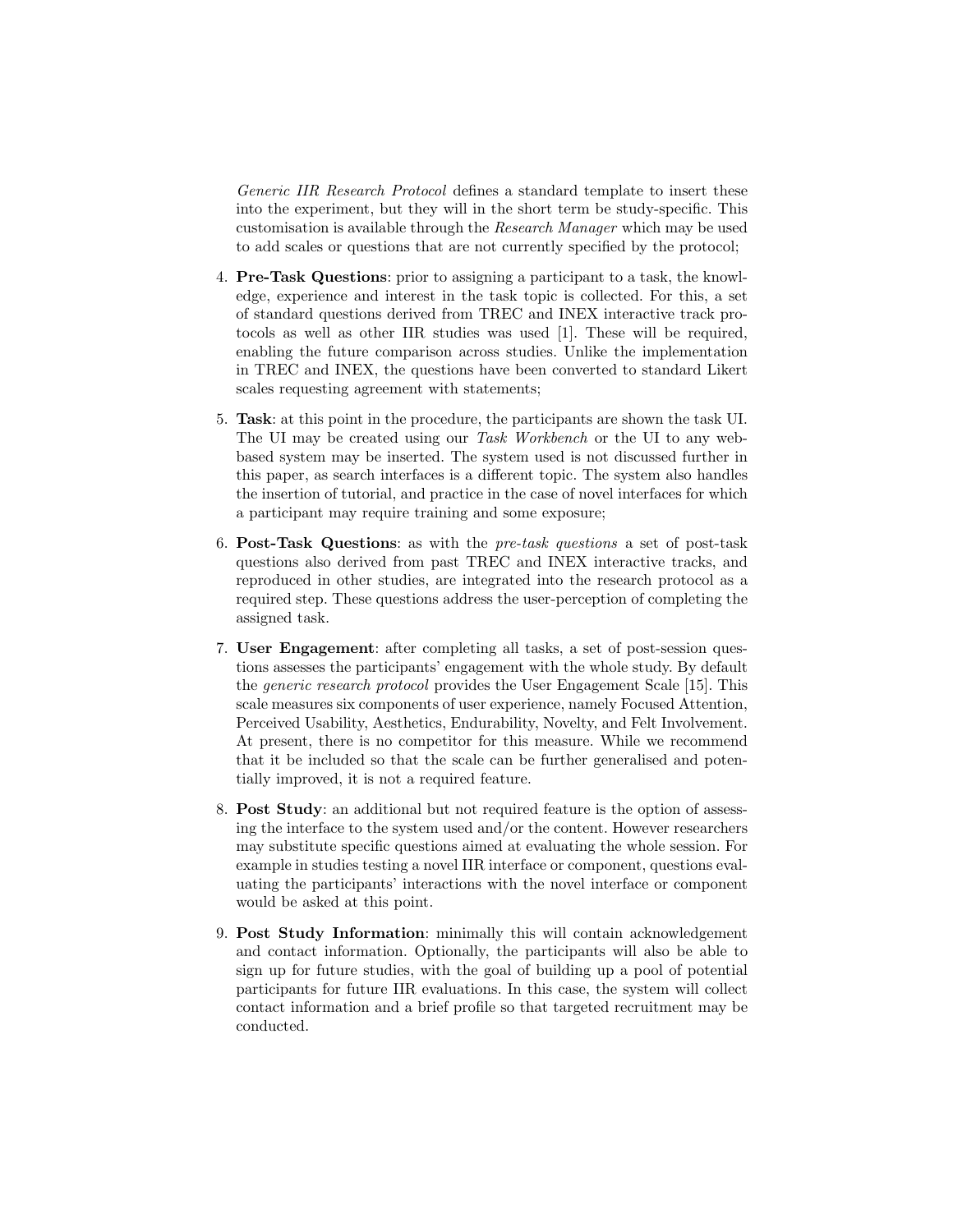

Fig. 4. The pluggable task work-bench provides three shared modules (Message Bus, Logging, and Session Storage into which the actual evaluation UI components (sample shown in grey) are plugged.

#### 3.5 Task Workbench

To further reduce the resource commitments (requirement  $#5$ ) required to set up an IIR evaluation experiment, an extensible, pluggable task work-bench is provided (fig. 4). The task work-bench provides three standard modules (Message Bus, Logging, Session Storage) into which the experiment / task-specific components are plugged. Each component defines a set of messages it can send and listen for. The researcher then specifies which components should listen to which messages from which other components and the *message bus* ensures that the messages are correctly delivered. This means that new components can easily be integrated with existing components, simply by linking them via their messages.

```
{"participant": 322, "timestamp": "2013-02-13T14:34:23",
"action": "query", "parameters": {"q": "Railwy"},
"components": {
  "search_box": {"spelling": "Railway", "q": "Railwy"},
  "search_results": {\text{{'}}\text{``numFound''}: 4, "docs": [\{... \}, \{... \}] }
```
Fig. 5. Example entry for the log-file generated by the Task Workbench. The entry shows that participant 322 sent a query "Railwy", together with a list of those components that reacted to the query and what data they showed the participant.

The Task Workbench provides standard logging and session storage modules to simplify the creation of new components. A set of standard components (search box, search results, item display, task display, book-bag for collecting items) that can be re-used or extended. It also generates a very rich log file (fig. 5). In addition to the standard fields it also includes detailed information on which UI components were updated based on the request, and all the data that the updated UI components displayed to the participant. This makes it possible to fully re-play the participant's interaction with the system.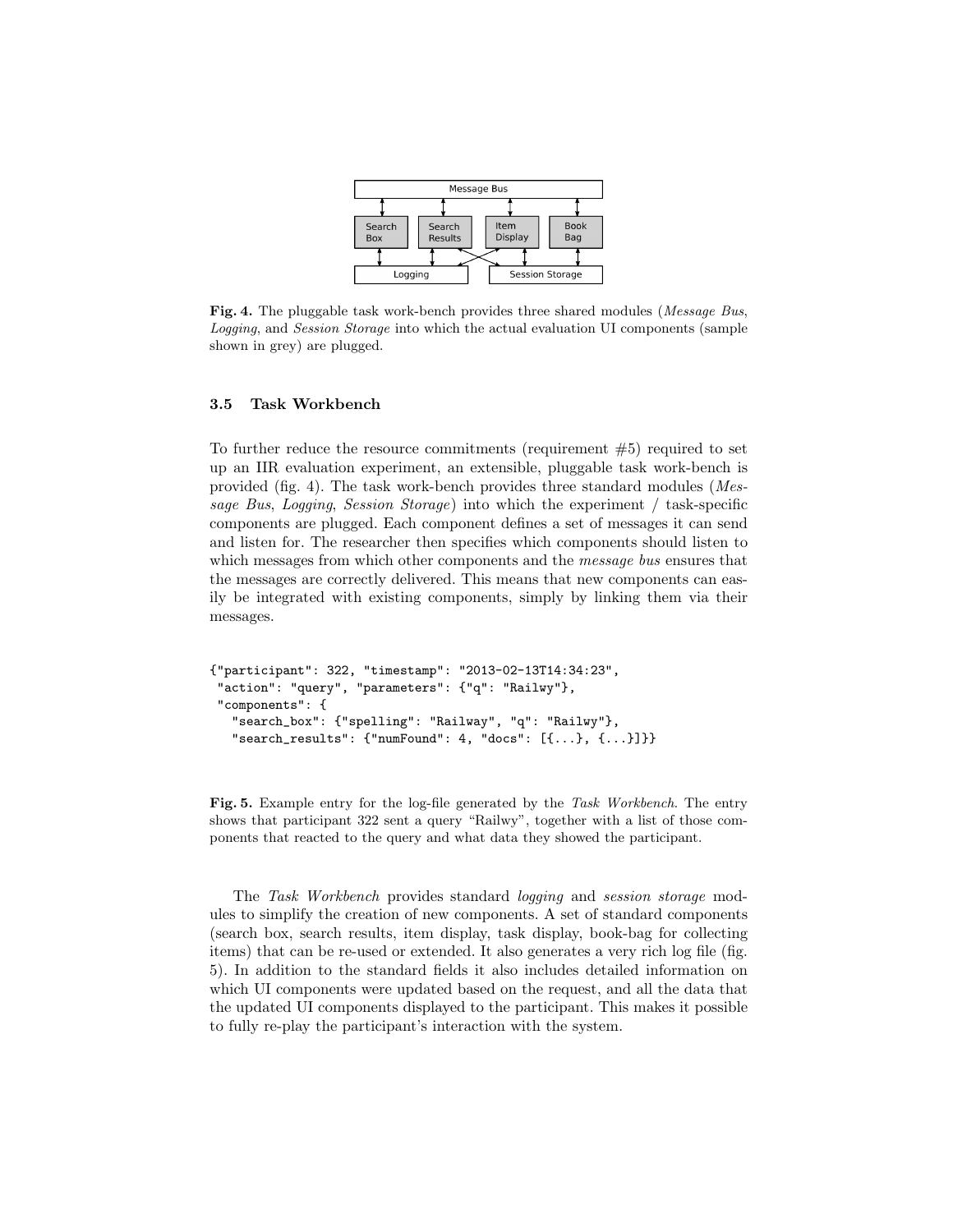# 4 Conclusion

In this paper we present a novel, standardised design and system for Interactive Information Retrieval (IIR) experiments, building on past implementations [21, 23, 18, 2]. The framework defines a standardised set of questions that enables the comparability of IIR evaluation results, while still being flexible enough to allow for the investigation of experiment-specific research questions. To reduce the resource requirements of setting up IIR evaluations the framework is supported through a number of extensible software components, that can easily be integrated with existing IIR systems. The goal of the framework is to achieve a level of standardisation in IIR that extends the comparability that Cranfield-style evaluation brought to IR in general to the IIR evaluation domain.

The system has successfully been deployed for the data-collection in the 2013 CLEF CHiC Interactive task [16] and also in the 2013 TREC Session Track [8]. It has also been used in non-IIR studies [5].

# 5 Acknowledgements

The research leading to these results was supported by the Network of Excellence co-funded by the 7th Framework Program of the European Commission, grant agreement no. 258191. The authors gratefully acknowledge the advice and contributions of V. Petras, B. Larsen, and P. Hansen to the design.

## References

- 1. Trec 2002 interactive track guidelines. Technical report, 2002.
- 2. R. Bierig, J. Gwizdka, and M. Cole. A user-centered experiment and logging framework for interactive information retrieval. In Proceedings of the SIGIR 2009 Workshop on Understanding the User: Logging and interpreting user interactions in information search and retrieval, pages 8–11, 2009.
- 3. J. T. Cacioppo, R. E. Petty, and C. F. Kao. The efficient assessment of need for cognition. Journal of personality assessment, 48(3):306–307, 1984.
- 4. J. Gwizdka. Distribution of cognitive load in web search. Journal of the American Society for Information Science and Technology, 61(11):2167–2187, 2010.
- 5. M. Hall, P. Clough, and M. Stevenson. Evaluating the use of clustering for automatically organising digital library collections. In P. Zaphiris, G. Buchanan, E. Rasmussen, and F. Loizides, editors, Theory and Practice of Digital Libraries, volume 7489 of Lecture Notes in Computer Science, pages 323–334. Springer Berlin / Heidelberg, 2012. 10.1007/978-3-642-33290-6 35.
- 6. W. Hersh. Trec 2002 interactive track report. In Proc. TREC, 2002.
- 7. P. Ingwersen and K. Järvelin. The turn: Integration of information seeking and retrieval in context, volume 18. Springer, 2005.
- 8. E. Kanoulas, M. Hall, P. Clough, and B. Carterette. Overview of the trec 2013 session track. In The Twentieth Text REtrieval Conference (TREC 2013) Proceedings, 2013.